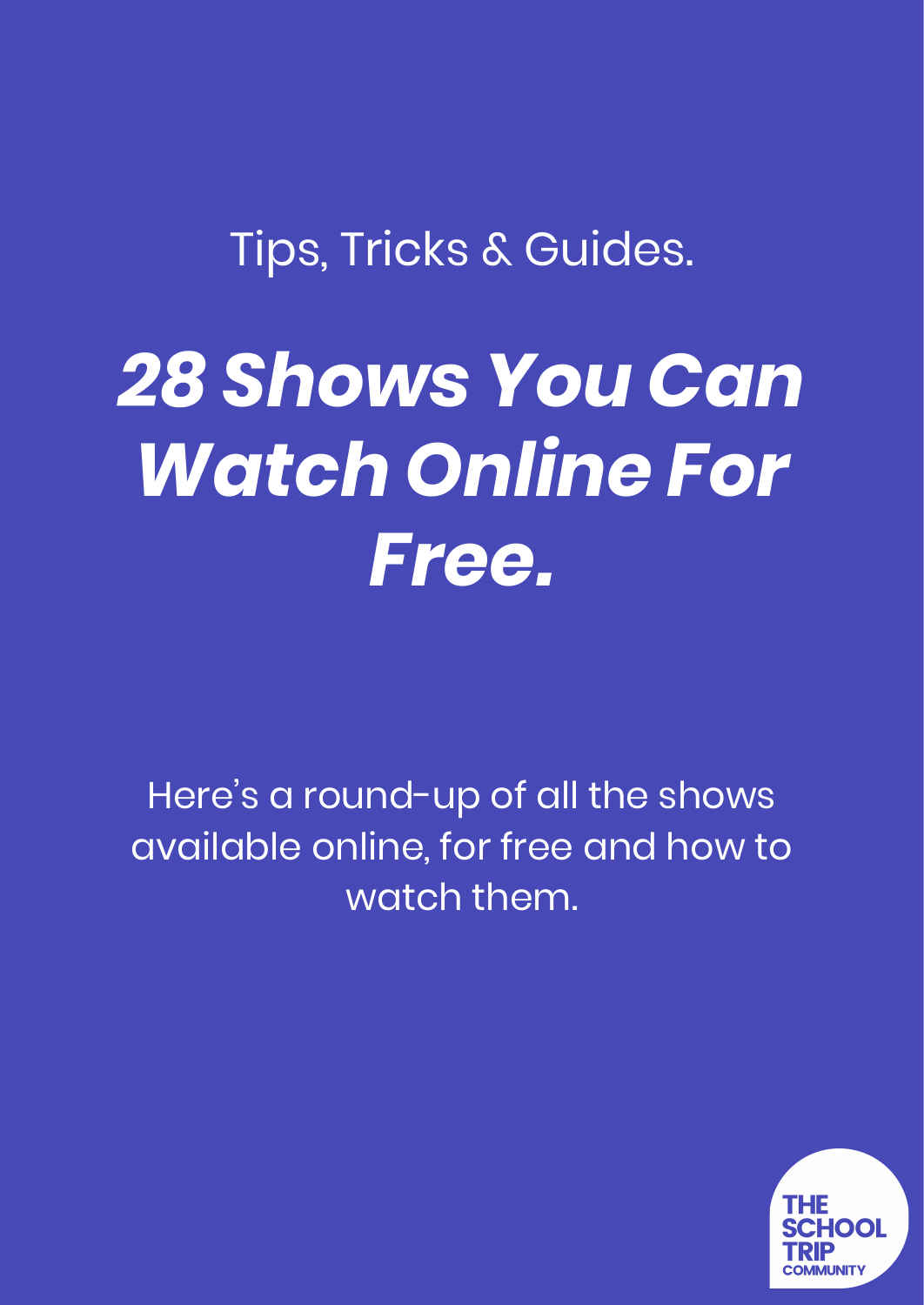

# **Introduction.**

A round-up of 28 places and shows you watch online for free! Theatres across the country are streaming free performances you can watch from the comfort of your living room.

Here's a round-up of all the shows and how to watch them. Plus, how to support learning with their free teaching resources and educational activities.

Take a look through, or if you're looking for something in particular – do get in touch!

Speak soon,

Tom

*Founder, The School Trip Community* tom@theschooltrip.co.uk 07470 660804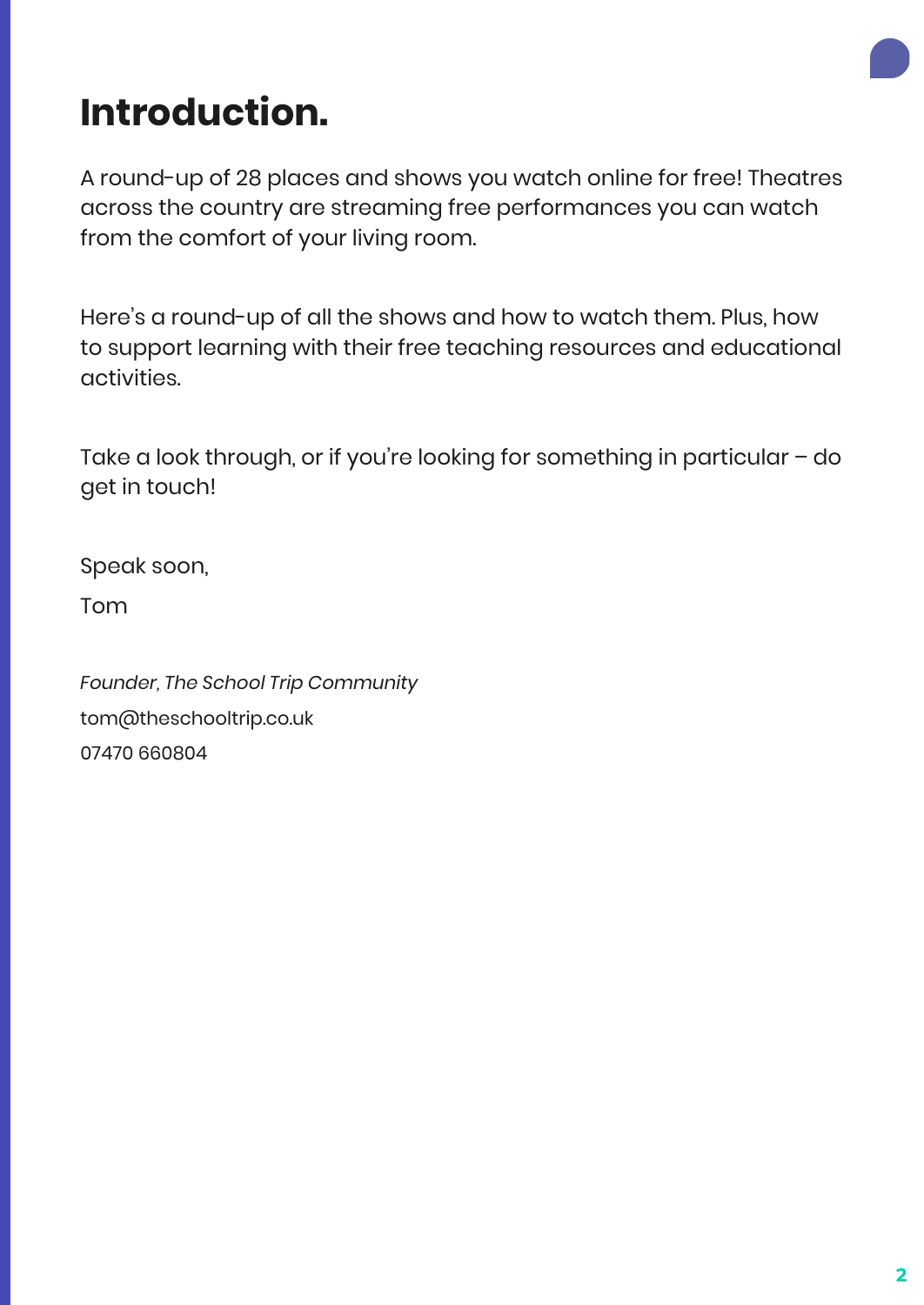#### *Battersea Arts Centre*

Battersea Arts Centre (BAC) are part of the BBC's 'Culture in Quarantine' series. Share the BAC's innovative theatre, dance and spoken word with your students. All easily accessible on the BBC iPlayer.

**Suitable for:** KS3, KS4 & KS5

**Dates available:** Ongoing

#### *[View BAC's performance's on BBC iPlayer.](https://www.bbc.co.uk/iplayer/episodes/b094rfj6/performance-live)*

### *BBC's Culture in Quarantine*

The new Culture in Quarantine online hub offers a wealth of arts and culture from the BBC. The site includes theatre, dance, music, art and more to share with your students.

**Suitable for:** KS1, KS2, KS3, KS4 & KS5

**Dates available:**

Ongoing

#### *[See all the content on the BBC's Culture in Quarantine website.](https://www.bbc.co.uk/arts)*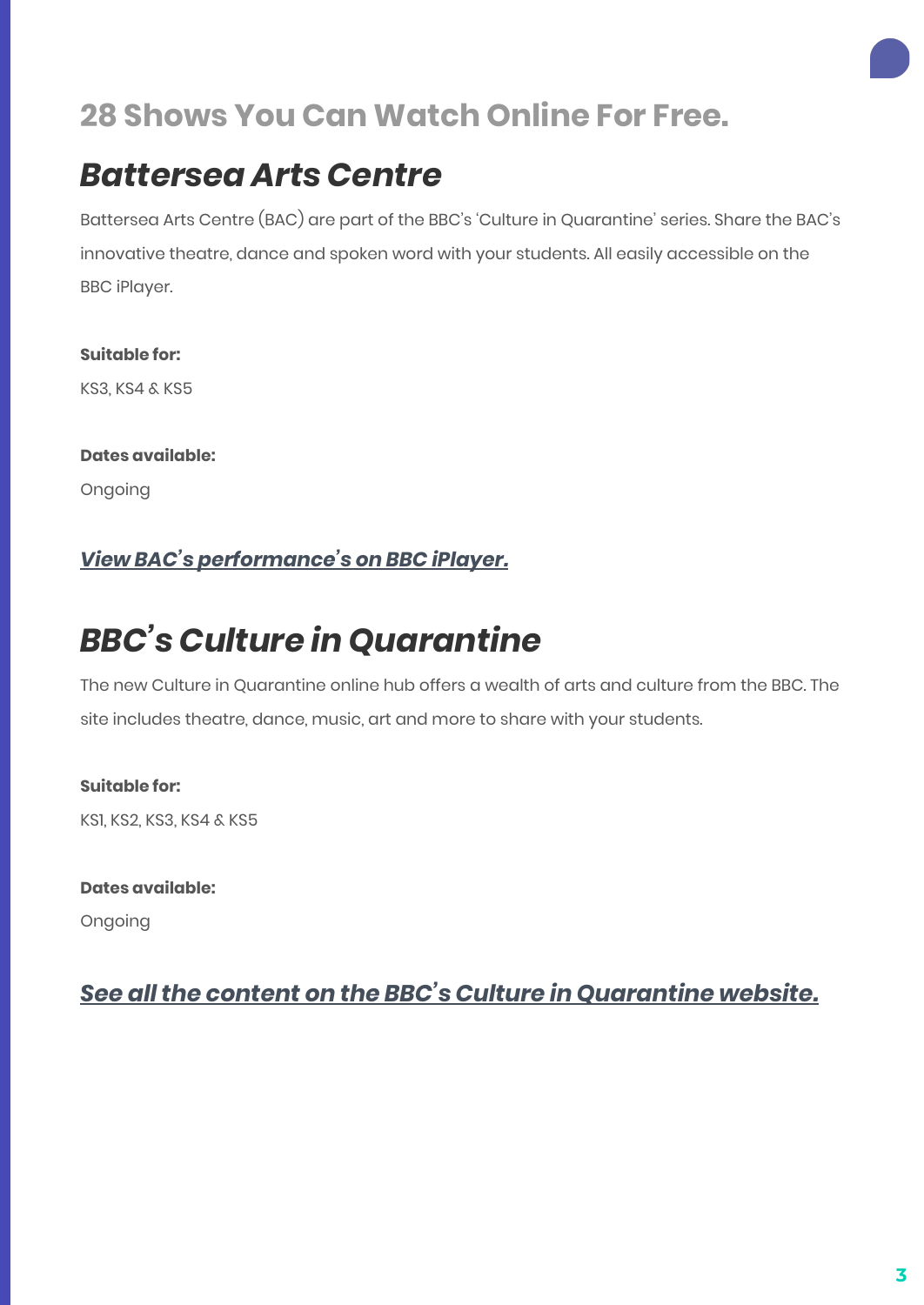## *Bristol Old Vic*

'Pilot Season' is the Bristol Old Vic's inaugural collection of streamed work. The season features acclaimed Bristol Old Vic productions and will run until 3 July. Mr Maglump is currently available, with Wise Children and The Grinning Man up next.

Get students of all ages involved in crafts, games, competitions and learning materials with Bristol Old Vic's Family Arts Hub. The hub also includes two more free productions – Ice Ice Baby and The Tinderbox.

Ice Ice Baby is the interactive activity hub for EYFS using sound and music from their innovative show for ages 0-4.

Performed by the Bristol Old Vic Young Company, The Tinderbox is an adaption of a short story by Hans Christian Andersen, written by Silva Semerciyan. The production explores a range of themes from brutality and reasons for war, to the valuing of women based solely on their appearance. The show is also accompanied by activities and resources.

#### **Suitable for:**

KS1, KS2, KS3, KS4 & KS5

#### **Dates available:**

Family Arts Hub – Ongoing Mr Maglump - until 19 June Wise Children - until 26 June The Grinning Man - 26 June - 3 July

#### *[Watch Mr Maglump](https://bristololdvic.org.uk/whats-on/mr-maglump) [Learn more about Bristol Old Vic's Pilot Season.](https://bristololdvic.org.uk/at-home/bristol-arts-channel) [Take a look at Bristol Old Vic's Family Arts Hub.](https://bristololdvic.org.uk/at-home/family-arts-hub)*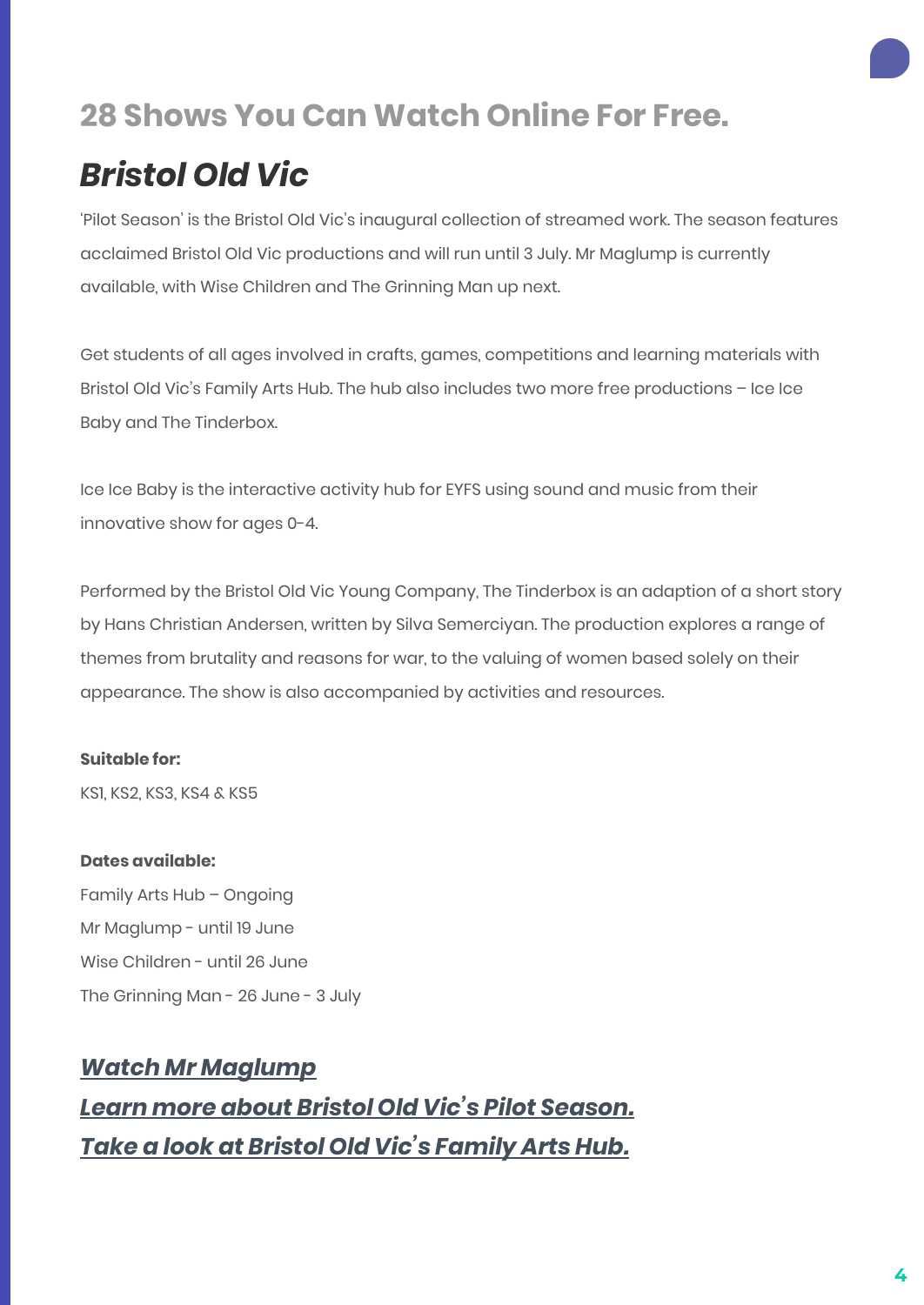### *Bush Theatre*

Bush Theatre has launched a series of Monday Monologues. The series brings new work from some of the most exciting UK and Irish writers, including Travis Alabanza, Natasha Brown, Shaun Dunne, Sophie Ellerby and Tristan Fynn-Aiduenu.

Written and recorded during the lockdown, the monologues will be released fortnightly and will be available to watch for the next 12 months. The films are free to watch on their YouTube channel.

#### **Suitable for:**

Dependent on monologue. See their website for details.

#### **Dates available:**

Ongoing, with a new performance every two weeks.

#### *[View the Bush Theatre's Monday Monologues.](https://www.bushtheatre.co.uk/event/monday-monologues/)*

### *Chichester Festival Theatre*

Watch Chichester Festival Theatre's production of Beauty and the Beast online for free. The show is accompanied by a free education pack, audio introduction, games and activities to extend student's learning.

#### **Suitable for:**

KS2, KS3, KS4 & KS5

#### **Dates available:** Until 19 June

#### *[Watch Chichester Festival Theatre's Beauty and the Beast.](https://www.cft.org.uk/beauty-and-the-beast-broadcast)*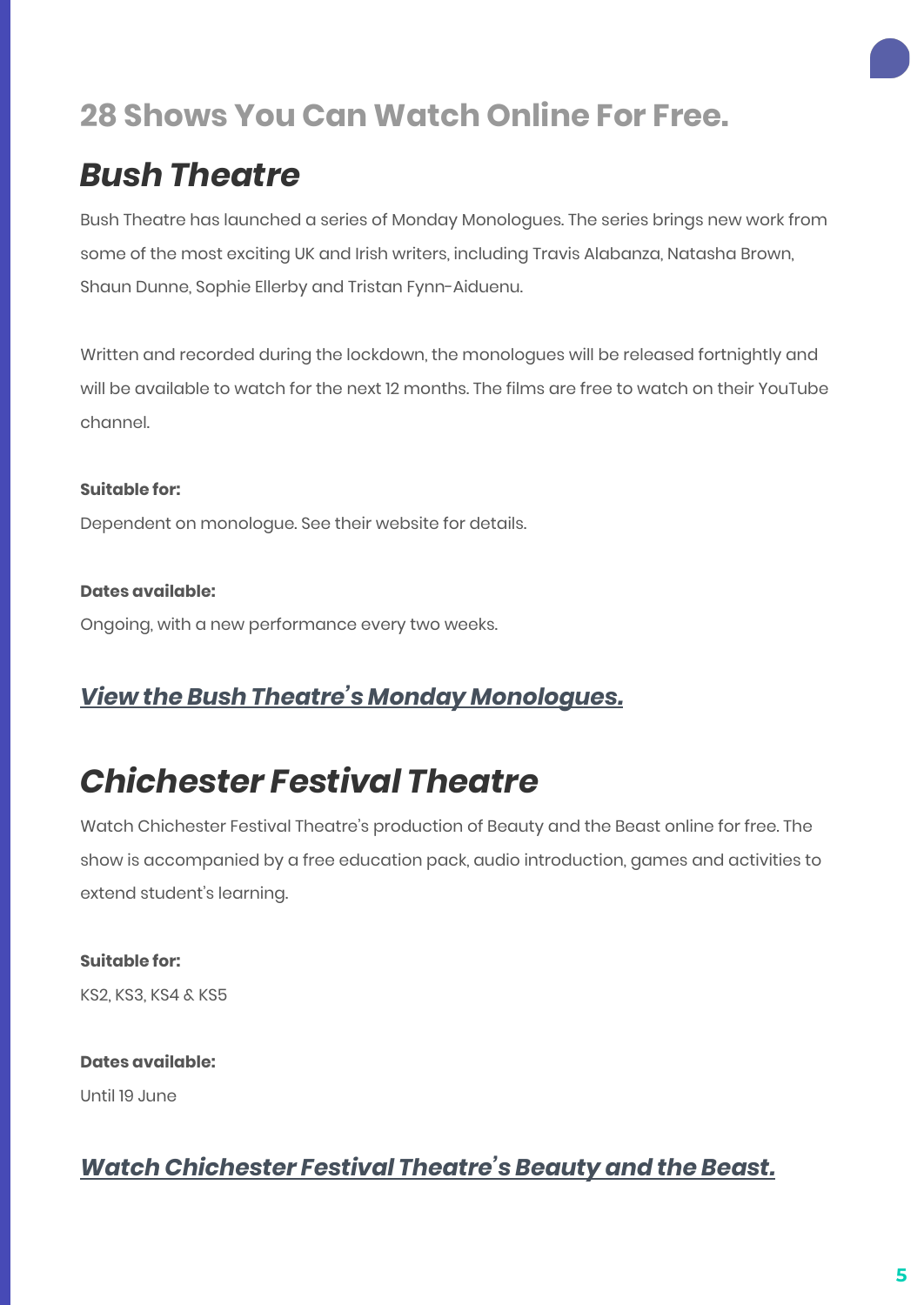## *Cirque du Soleil's #CirqueConnect*

Enjoy the magical, world-renowned performances of Cirque du Soleil from the comfort of your home with #CirqueConnect. Take a front-row seat and enjoy moments from their awe-inspiring performances.

**Suitable for:** KS2, KS3, KS4 & KS5

**Dates available:** Ongoing

#### *[Watch Cirque du Soleil's #CirqueConnect Performances.](https://www.cirquedusoleil.com/cirqueconnect)*

# *Disney's The Lion King*

The Lion King's 'Getting Ready to Roar' documentary gives a unique insight into the intense backstage preparation of the show. The film is perfect for students interested in backstage roles. The documentary is accompanied by supporting education packs for KS3 and KS4.

**Suitable for:** KS3, KS4 & KS5

**Dates available:**

Ongoing

*[Watch Disney's The Lion Getting Ready to Roar Documentary.](https://www.lionkingeducation.co.uk/video-hub/)*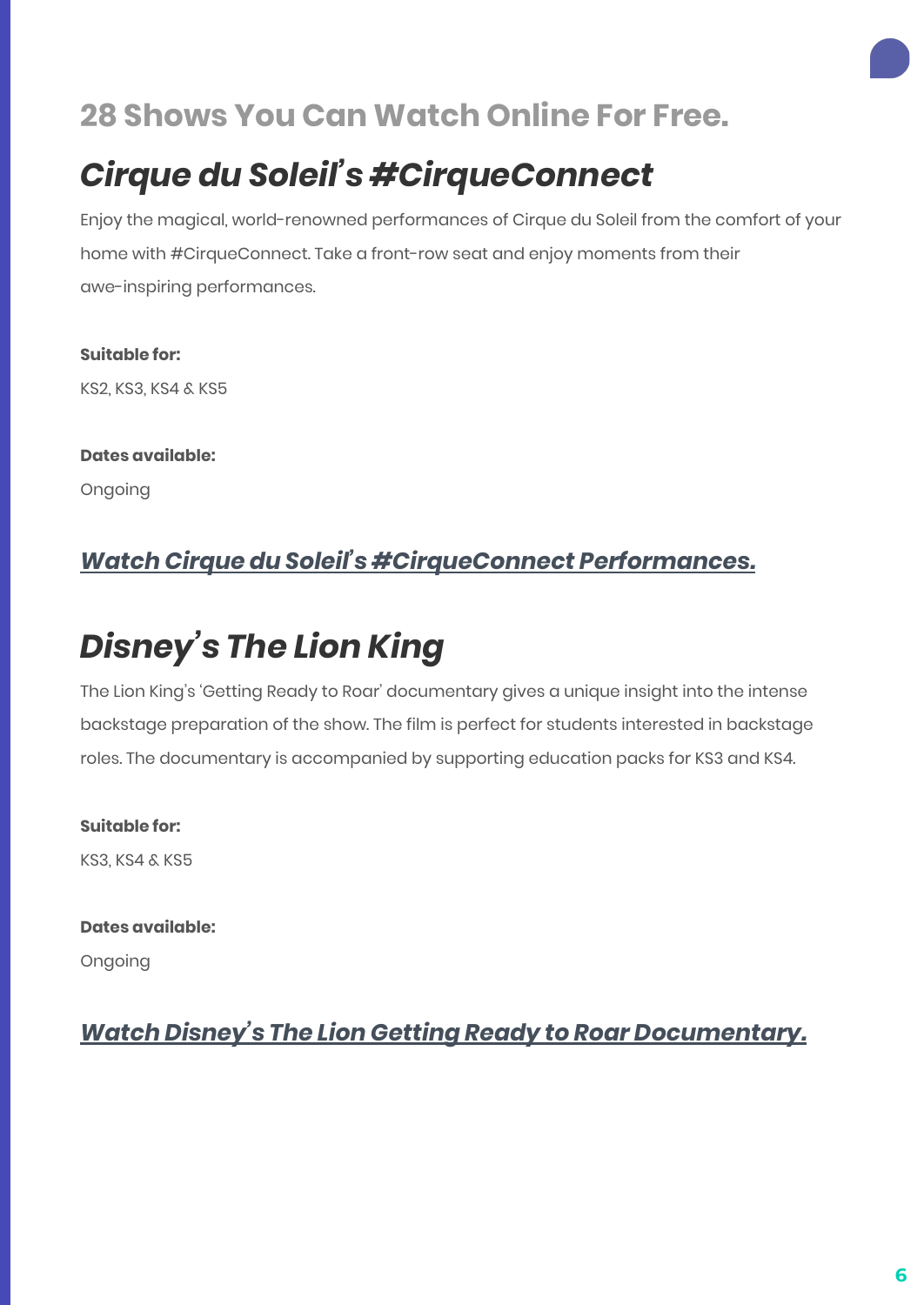### *English National Ballet*

English National Ballet's new 'ENB at Home' hub includes free ballet performances and dance classes. Next up is the Kenneth MacMillan's Song of the Earth.

**Suitable for:** KS2, KS3, KS4 & KS5

**Dates available:**

17 June

# *[Watch the ENB's production of Song of the Earth](https://www.ballet.org.uk/enb-at-home/)*

# *Frantic Assembly*

Take a look behind the scenes of the Frantic Method with their new Frantic Digital teaching resource hub. The hub shares insights into the creative and rehearsal process. Also practical, creative tasks and fun, production-related warm-ups.

The site shares educational videos, teaching ideas and resources from past Frantic Assembly productions. Current content includes activities from Beautiful Burnout, Othello and The Curious Incident of the Dog in the Night-Time.

**Suitable for:** KS3, KS4 & KS5

**Dates available:** Ongoing

#### *[View Frantic Assembly's Frantic Digital Hub.](https://www.franticassembly.co.uk/frantic-digital)*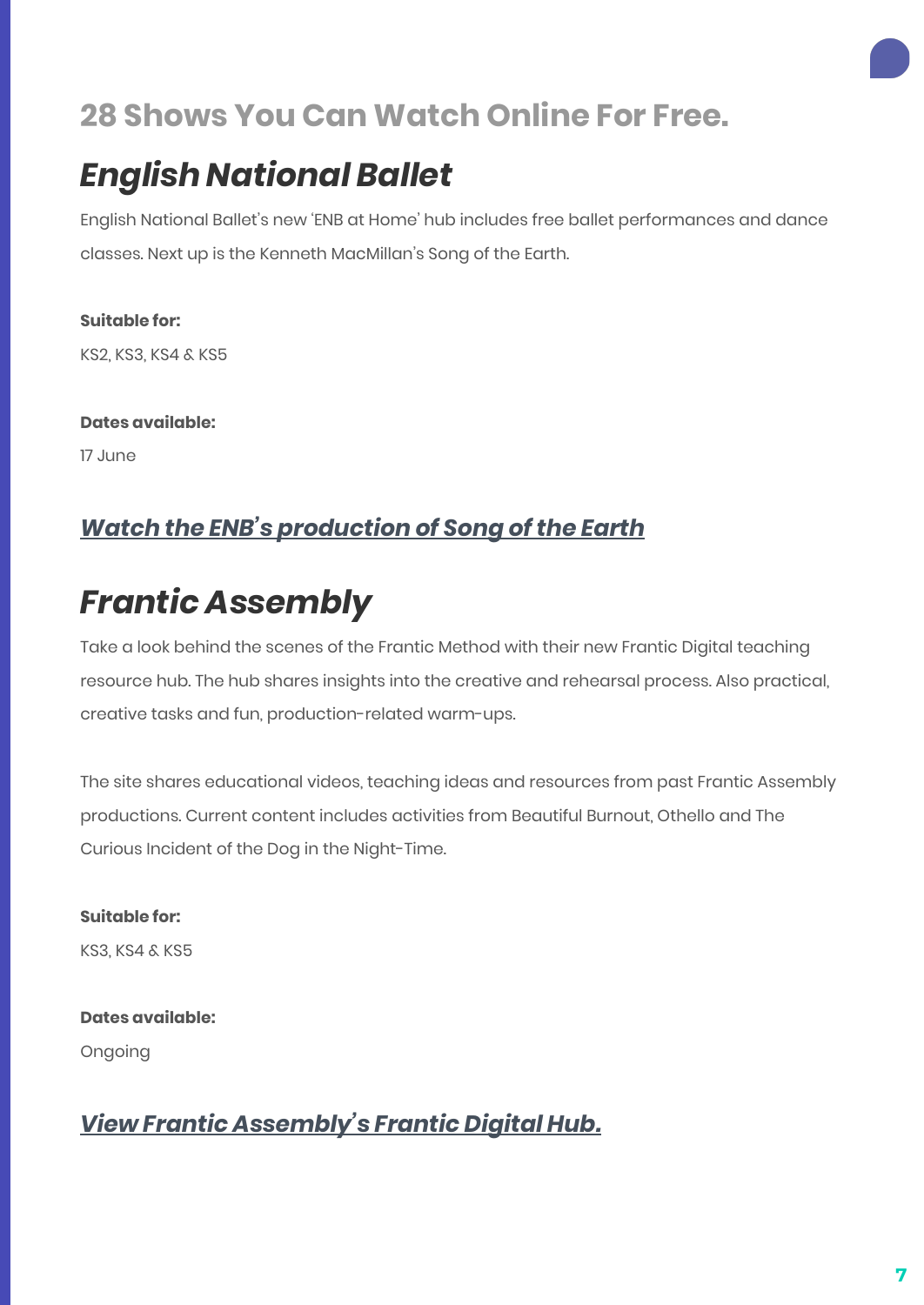#### *Gate Theatre*

Watch the critically acclaimed Gate Theatre productions of Suzy Storck and The Unknown Island. Both productions are free to stream – available until 30 June.

**Suitable for:** Suzy Storck – KS4 & KS5 The Unknown Island - KS2, KS3, KS4 & KS5

**Dates available:** Until 30 June

#### *[Watch the Gate Theatre's Suzy Storck and The Unknown Island.](https://www.gatetheatre.co.uk/from-our-archive/)*

### *Hamilton*

The smash-hit Broadway production of Hamilton will be streamed on Disney+. If you and your students have an account, they can watch this full-length, stage performance from 3 July. There's also a 7-day free trial available for new users.

**Suitable for:** KS4, KS5

**Dates available:** From 3 July

#### *[See Hamilton on Disney+.](https://www.disneyplus.com/)*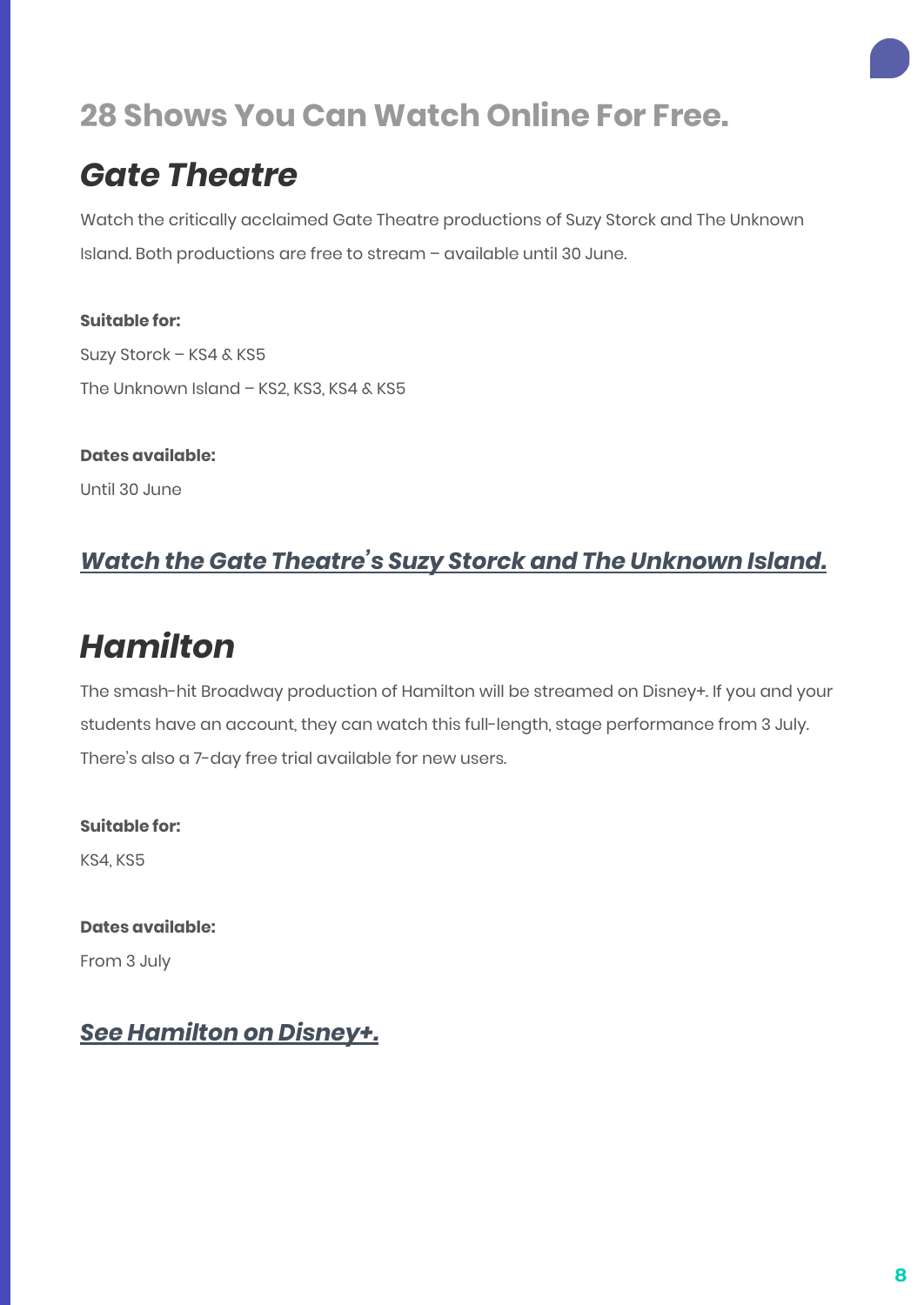#### *Jacksons Lane's JL Shorts*

A series of mini-films featuring some of Jacksons Lane's favourite supported artists. Artists will be posting a demonstration of what they do, followed by a simple, short exercise.

**Suitable for:** KS3, KS4 & KS5 **Dates available:** Ongoing

#### *[Watch Jacksons Lane's JL Shorts](https://www.youtube.com/channel/UCMaWRSw9DRoPexT2NeJ4GWw)*

### *Kiln Theatre*

Kiln Theatre's 'Kiln Insight' is a new programme of ways to learn more about, and get involved in their work. The programme includes exclusive interviews, webinars and filmed content – all accessible for free.

**Suitable for:** KS4 & KS5 **Dates available:** Ongoing

#### *[Learn more about the Kiln Theatre's Activities & Resources.](https://kilntheatre.com/kiln-insight/)*

## *Kneehigh*

Kneehigh Theatre Company's 'Kneehigh Cookbook' is a new hub sharing exclusive videos, documents, pictures and plans about their process and work. For a fun activity, their 'Windows to the World' initiative aims to spark your student's imagination. From puppet making to poetry, one of Kneehigh's team will demonstrate a creative skill and set you a challenge every weekday at 9am on their YouTube channel.

**Suitable for:** KS3, KS4 & KS5 **Dates available:** Ongoing

#### *[See Kneehigh's Resource Hub.](https://kneehighcookbook.co.uk/)*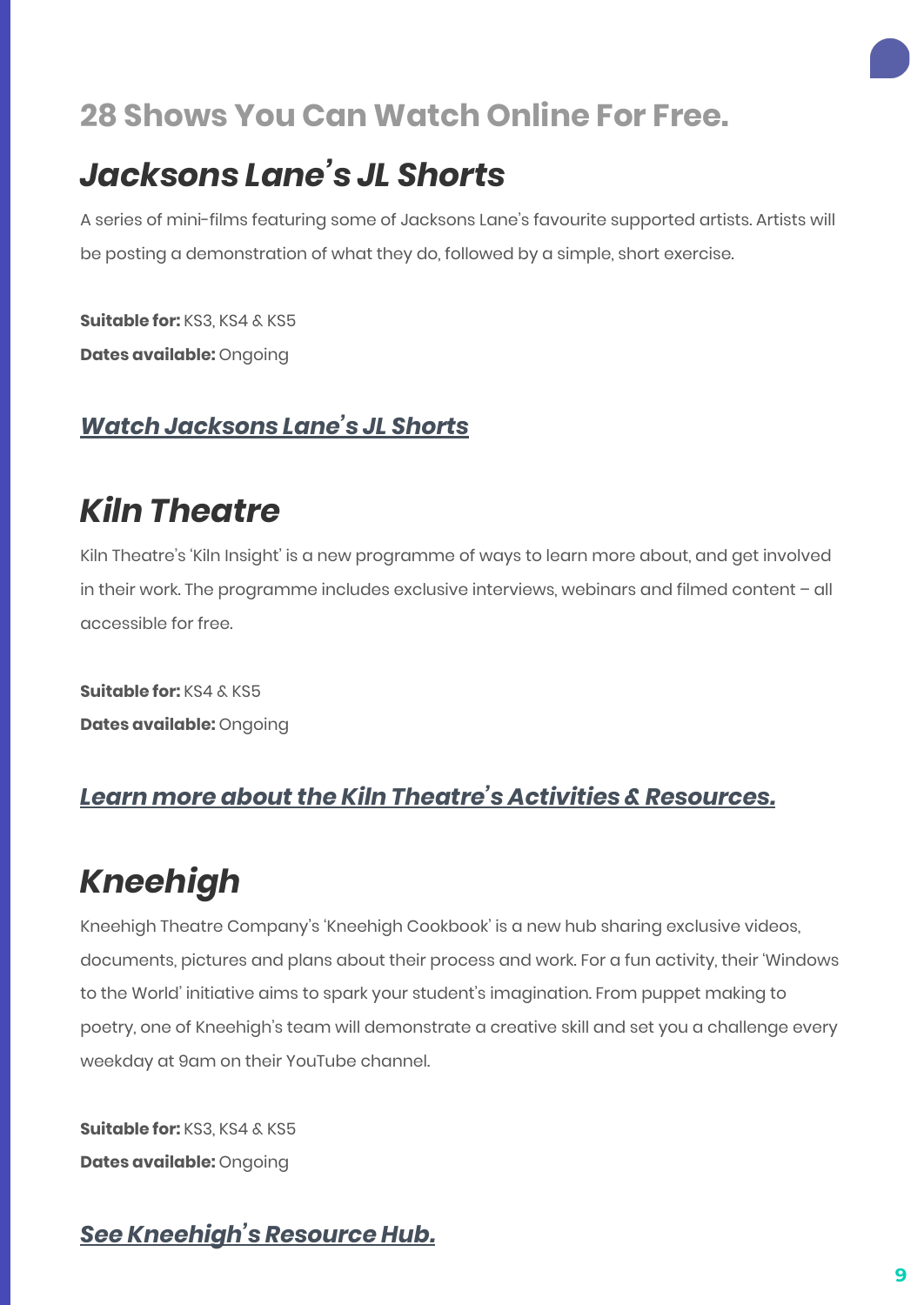## *Little Angel Theatre*

Little Angel Theatre has launched a new 'At Home' resource hub. Get access to a library filled with stories and activities to keep Primary school-aged children educated and entertained.

**Suitable for:** EYFS, KS1 & KS2

**Dates available:** Ongoing

#### *[Visit Little Angel Theatre's Resource & Activity Hub.](https://littleangeltheatre.com/schools-and-community/at-home-resources/)*

## *Matilda The Musical*

Get an in-depth insight into how to create a hit West End musical with the show's creators Tim Minchin and Dennis Kelly. Their teaching resources, educational videos and interactive games and activities cover character, plot, music & lyrics, dialogue and writing.

**Suitable for:** KS2, KS3, KS4 & KS5

**Dates available:** Ongoing

*[See all of the Matilda The Musical Teaching Resources.](https://theschooltrip.co.uk/resources/matilda-the-musical/)*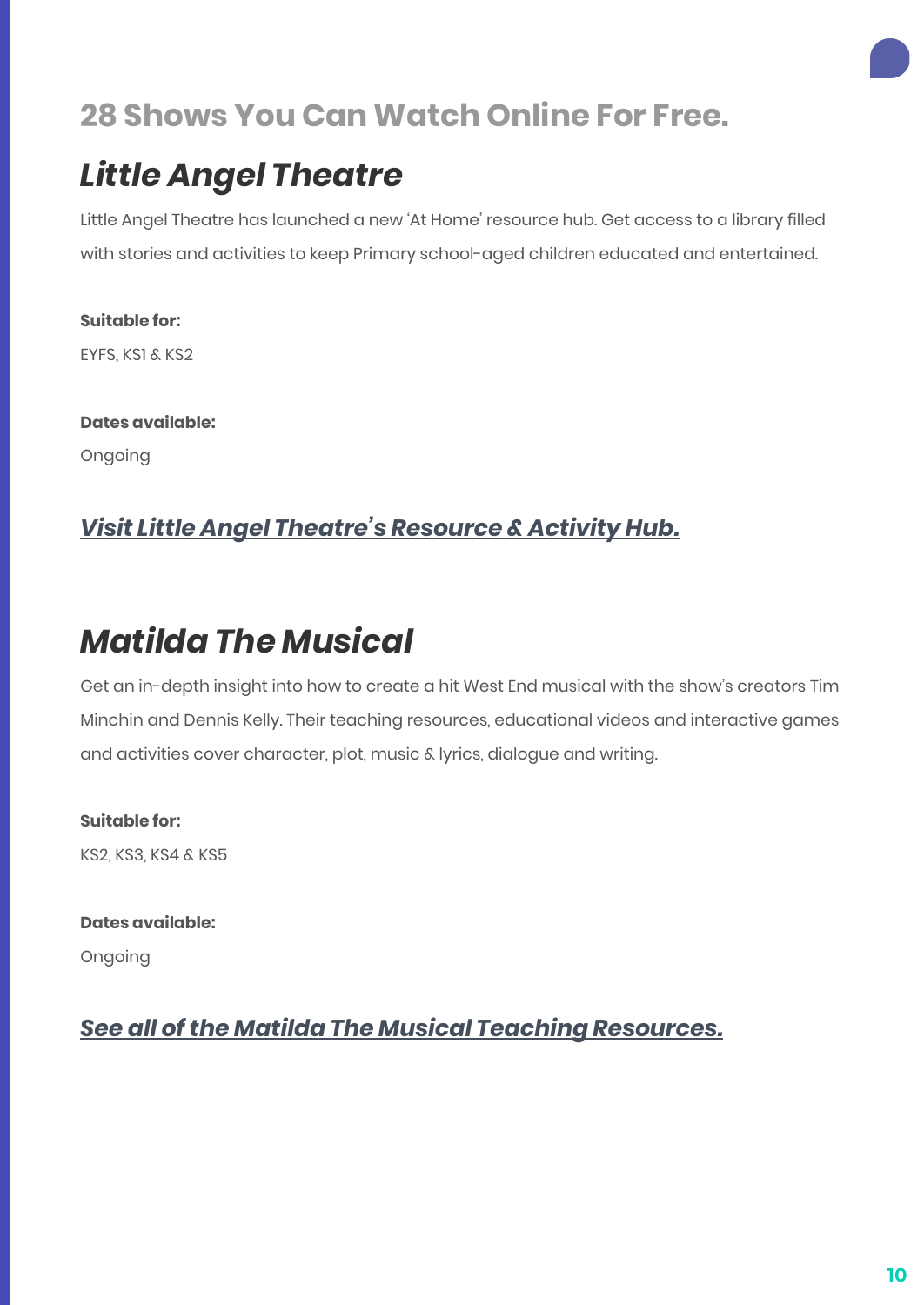### *National Theatre*

The National Theatre offers a wealth of free online productions, teaching resources, educational videos, insights and activities.

National Theatre At Home is a way of seeing some of the NT's famous work from the comfort of our homes, each Thursday from 7pm. The series kicked off with their hit production of One Man, Two Guvnors. Continuing with Jane Eyre, Treasure Island, Twelfth Night, Frankenstein, Antony & Cleopatra, Barber Shop Chronicles, A Streetcar Named Desire, This House and Coriolanus.

Their current production is the Nottingham Playhouse production of Alan Bennett's The Madness of George III. Small Island, A Midsummer Night's Dream, Les Blancs, The Deep Blue Sea and Amadeus has also been announced.

In addition to the weekly performances, UK state-funded schools have access to the National Theatre Collection. The Collection brings the best of British Theatre to all state-funded schools for free. From Shakespeare and Greek tragedy to contemporary literary adaptations, the Collection supports the primary and secondary Curriculum. Teachers can get access to high-quality recordings of 24 world-class productions, plus a range of tailored learning resources.

#### **Suitable for:**

KS2, KS3, KS4, KS5 (dependent on the production)

#### **Dates available:**

Ongoing, with a new performance each Thursday for 1 week.

#### *[Watch The Madness of George III.](https://www.nationaltheatre.org.uk/shows/nt-at-home-the-madness-of-george-iii) [Read more about the National Theatre Collection.](https://www.nationaltheatre.org.uk/learning/national-theatre-collection)*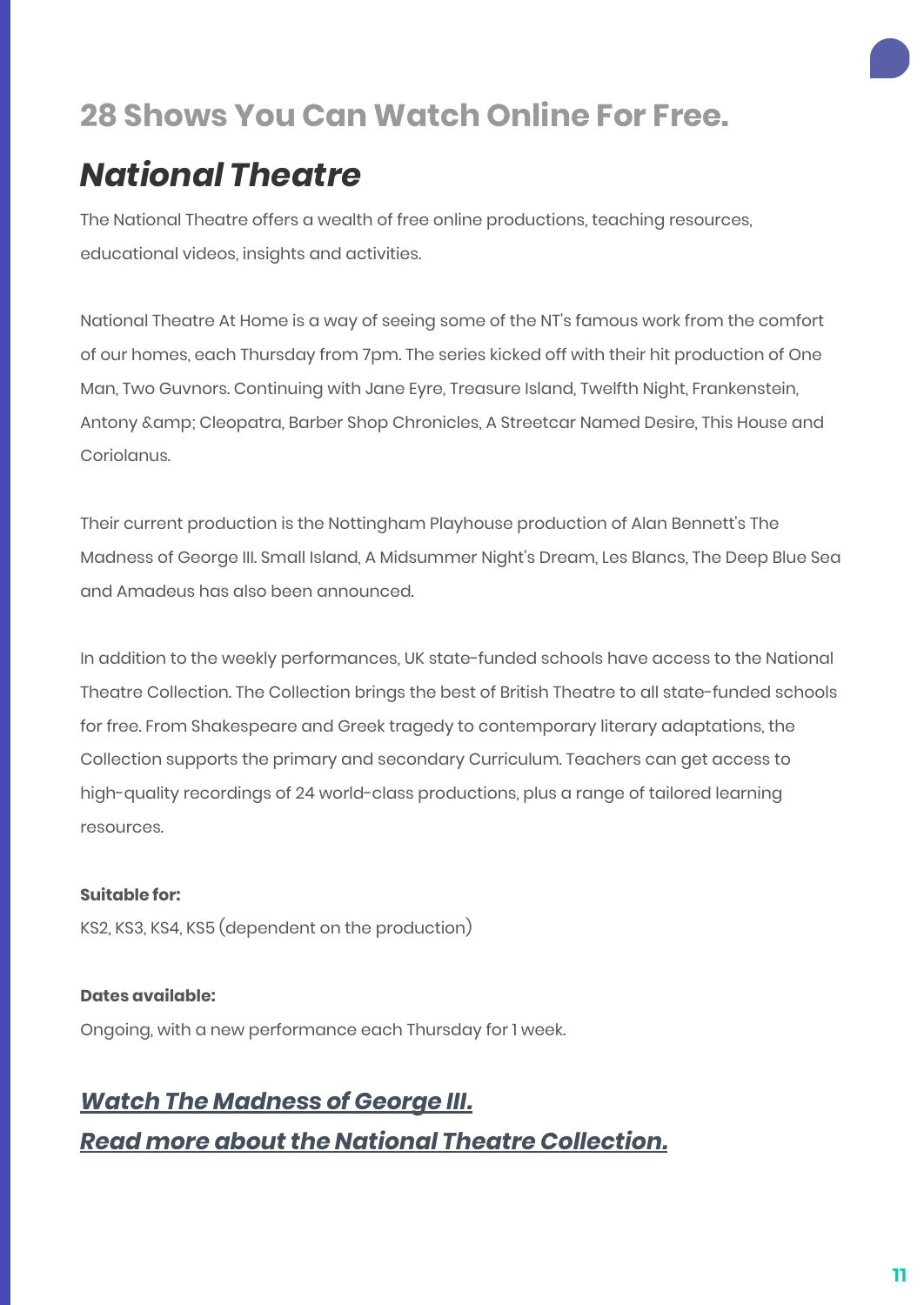### *Official London Theatre*

Official London Theatre is the official ticket agent of the Society of London Theatre (SOLT). SOLT represents West End theatre and also runs the annual Olivier Awards and Leicester Square's famous TKTS Discount booth. Their family site hosts theatre-related videos, insights and activities for all ages.

**Suitable for:** KS1, KS2, KS3, KS4 & KS5

**Dates available:** Ongoing

#### *[See all of the Official London Theatre Family Activities.](https://officiallondontheatre.com/family-theatre/)*

## *The Old Vic*

The Old Vic has launched a new education hub providing resources for teachers, students, parents and young creatives.

The new hub includes behind-the-scenes insights, careers advice, education packs, educational videos, online workshop and guides. The Old Vic is also streaming their past work which started with their award-winning production of A Monster Calls.

**Suitable for:** KS2, KS3, KS4 & KS5

**Dates available:** Education Hub – Ongoing

#### *[Read more about The Old Vic's Education Hub.](https://theschooltrip.co.uk/teaching-resources-the-old-vic-education-hub/)*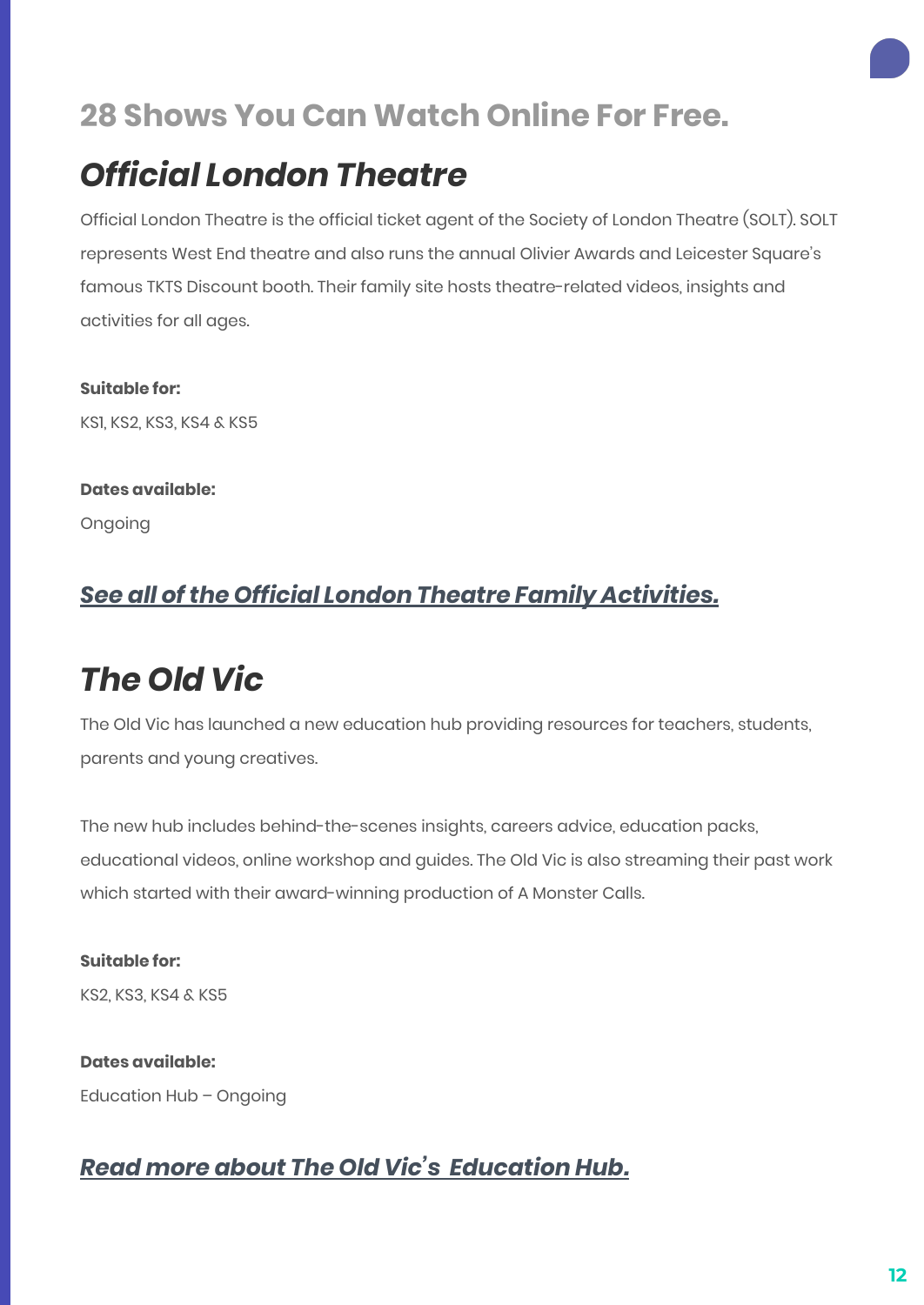# *Royal Albert Hall*

The Royal Albert Hall is bringing exclusive sessions to your home. All shows are available to stream for free and include performances from top names in the music industry. The Royal Albert Hall's 'For Kids' sessions are an accessible way to introduce younger students to different styles of music. Their programme includes 'Classical for Kids', 'Jazz for Kids', and 'Opera for Kids'. All sessions can be watched live or streamed on-demand in full.

**Suitable for:**

KS2, KS3, KS4 & KS5

**Dates available:** Current sessions have been announced up to 17 June

#### *[View all of the Royal Albert Hall's Upcoming Sessions.](https://www.royalalberthall.com/tickets/series/royal-albert-home/)*

# *Royal Court*

The Royal Court's new 'At Home' site includes free productions, writing exercises and resources.

The theatre has also teamed up with BBC Bitesize to create GCSE Drama Resources. Activities explore a range of GCSE Drama topics including Devising, Theatre Design and support for exams.

**Suitable for:** KS3, KS4 & KS5

**Dates available:**

Ongoing

#### *[See all of the Royal Court's At Home Activities & Resources.](https://royalcourttheatre.com/royal-court-at-home/)*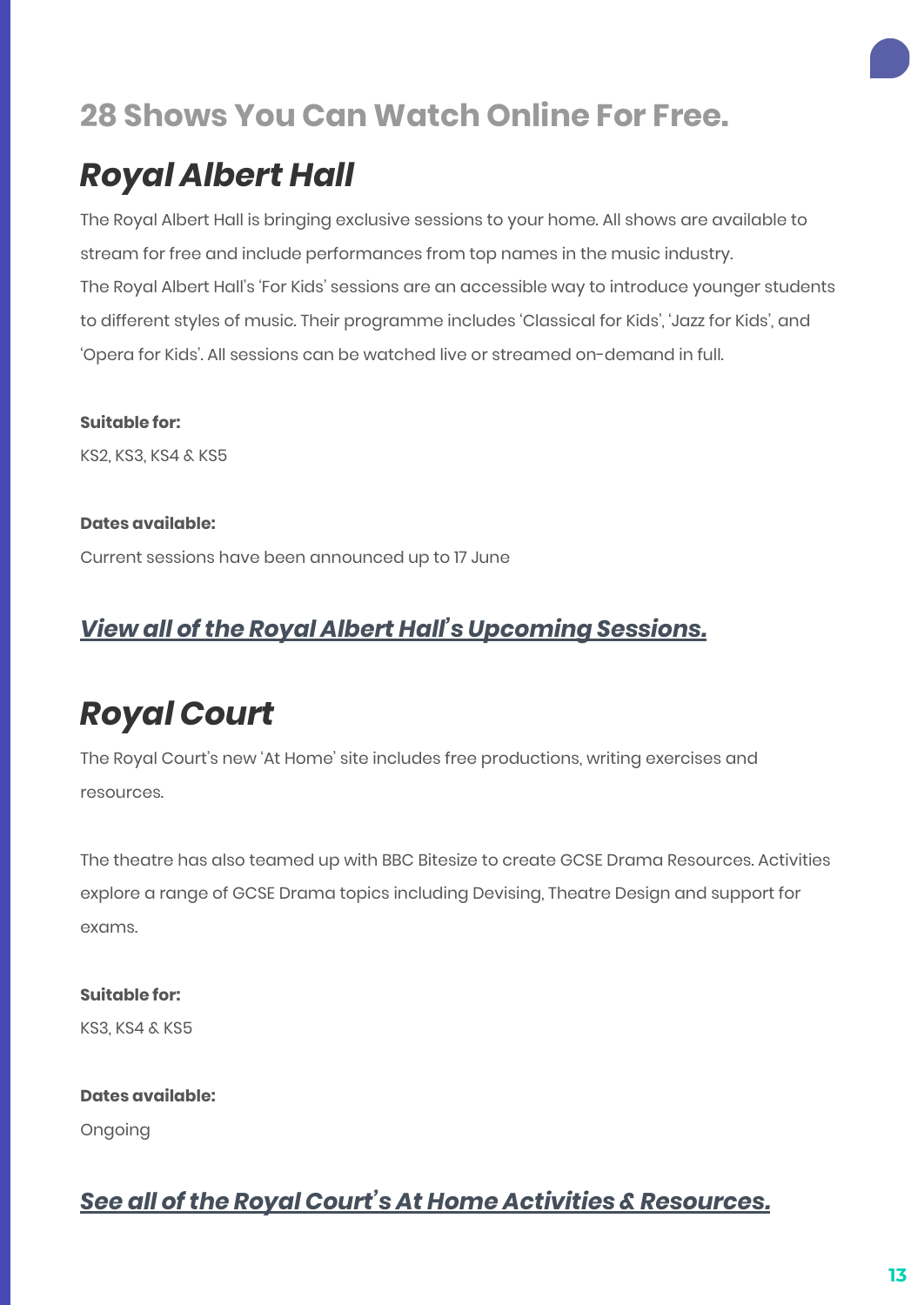## *Royal Opera House*

The Royal Opera House has launched a programme of free online content to access and view at home. These free programmes include online broadcasts, musical masterclasses and cultural insights.

Currently playing is Frederick Ashton's La Fille mal gardée.

**Suitable for:** KS3, KS4 & KS5

**Dates available:**

Until 26 June

#### *[Watch the Royal Opera House's La Fille mal gardée.](https://www.roh.org.uk/)*

## *Royal Shakespeare Company*

The Royal Shakespeare Company (RSC) has launched 'At Home with Shakespeare'. The hub includes free online streams of their past performances, fun activities and learning resources. Their accompanying live lessons give students an in-depth look into classic Shakespeare plays. Their lessons on Romeo & Juliet and Macbeth are still available and can be watched on-demand through their YouTube channel.

**Suitable for:** KS1, KS2, KS3, KS4 & KS5

**Dates available:** Ongoing

#### *[See all of the RSC's Home Learning Resources.](https://www.rsc.org.uk/education/about-rsc-education/home-learning-with-the-rsc)*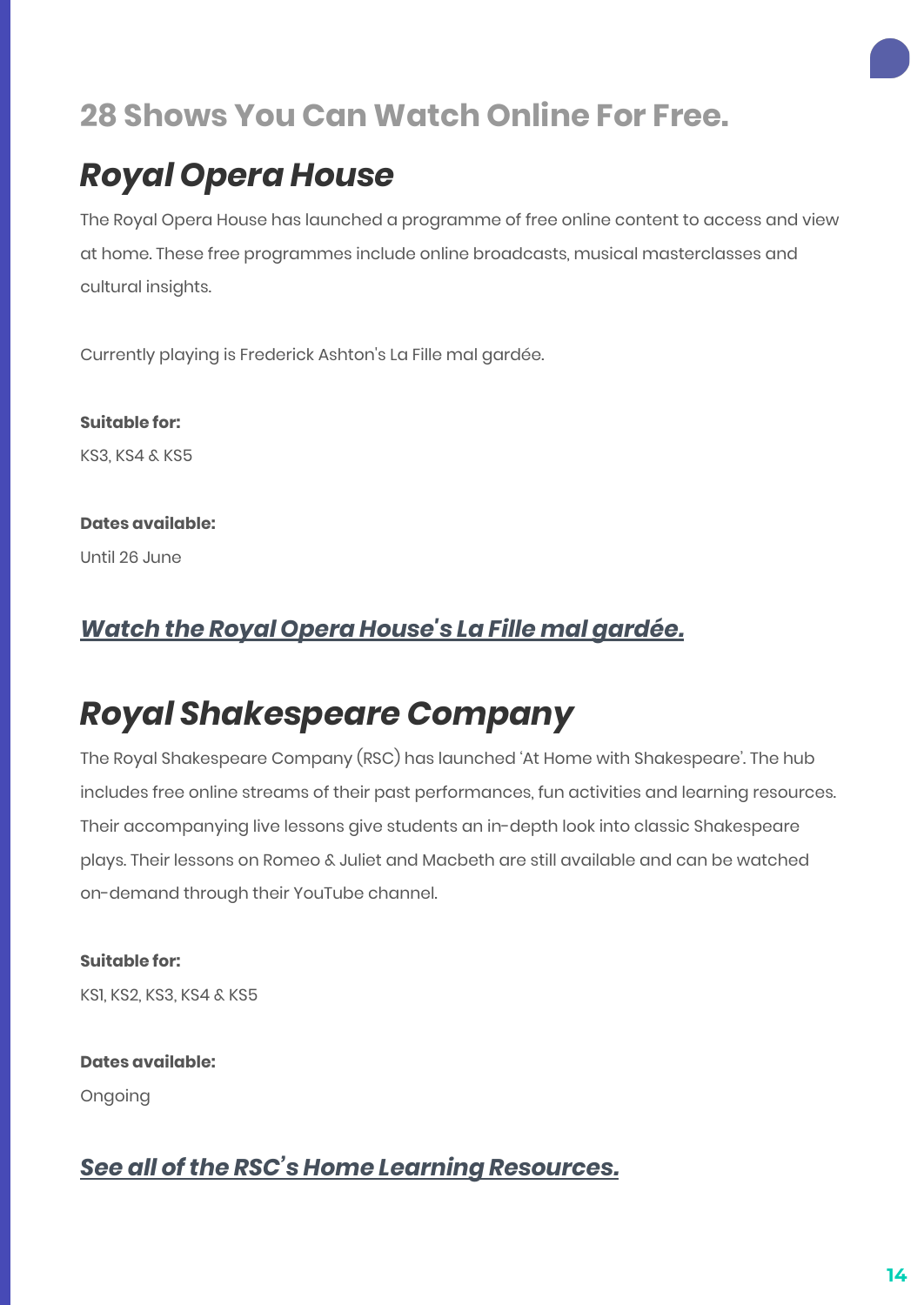### *Sadler's Wells*

Sadler's Wells has launched 'Digital Stage', streaming full-length dance performances and workshops online. Productions feature companies from across the world, highlighting many different styles of movement and dance.

**Suitable for:** KS3, KS4 & KS5

**Dates available:** Ongoing

#### *[View Sadler's Wells Digital Stage.](https://www.sadlerswells.com/whats-on/2020/sadlers-wells-digital-stage/)*

## *Shakespeare Birthplace Trust*

Shakespeare Birthplace Trust's 'Museum From Home' gives an insight into the life and work of Shakespeare.

Activities are suitable for all ages, ranging from colouring in Shakespeare's house to interviews and Shakespeare Shorts.

**Suitable for:** KS1, KS2, KS3, KS4 & KS5

**Dates available:** Ongoing

#### *[See all of Shakespeare Birthplace Trust's Museum From Home](https://www.shakespeare.org.uk/museum-home/) [Activities.](https://www.shakespeare.org.uk/museum-home/)*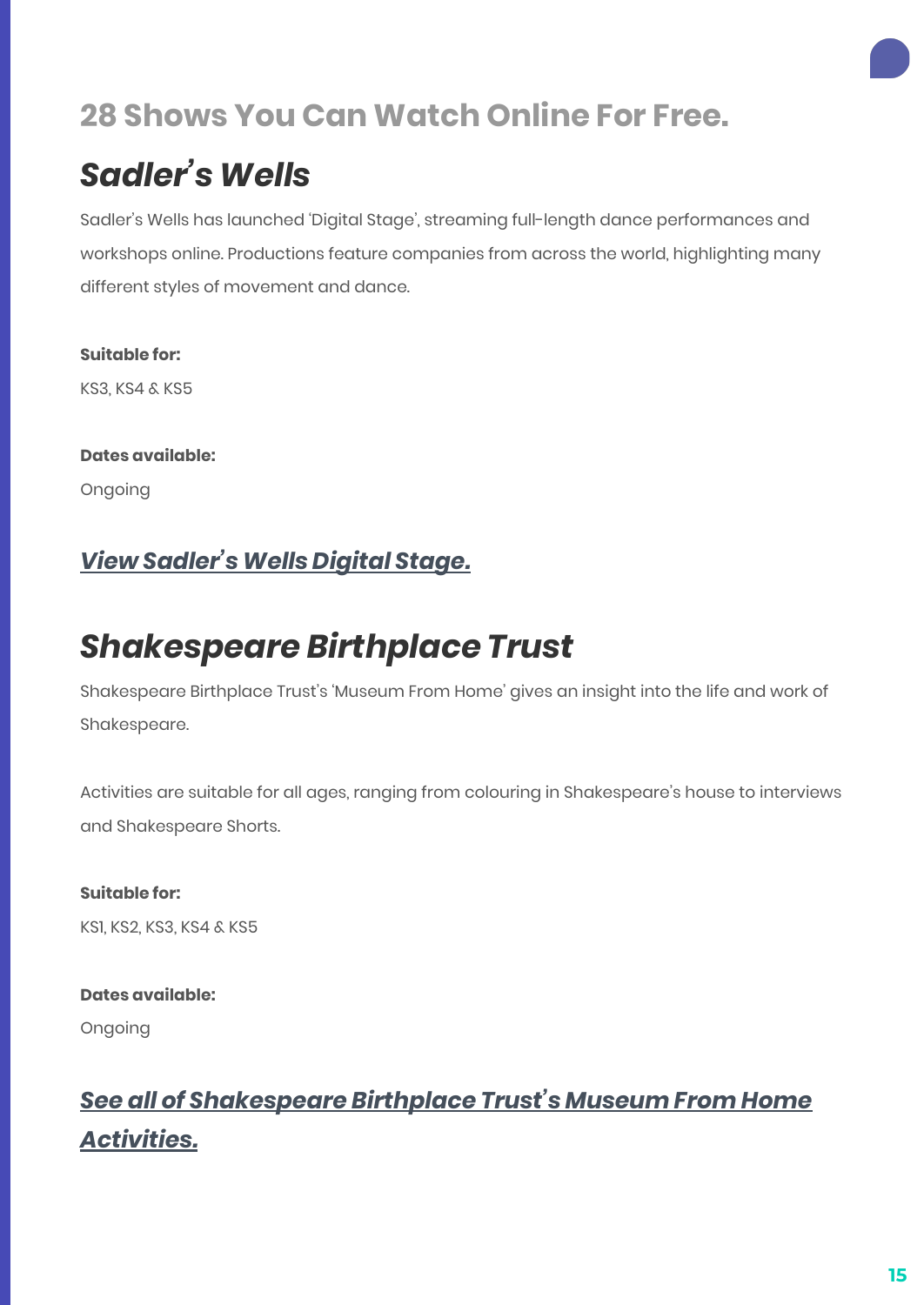## *Shakespeare's Globe Player*

Shakespeare's Globe will be releasing free Globe Player films, one on rotation every two weeks. Upcoming productions include The Merry Wives of Windsor (1-14 June) and A Midsummer Night's Dream (15-28 June).

To further your student's study, their 'Teach Shakespeare' site offers hundreds of free learning resources and activities.

**Suitable for:** KS2, KS3, KS4 & KS5

#### **Dates available:**

Ongoing, with a new performance every 2 weeks.

#### *[Watch Shakespeare's Globe's The Merry Wives of Windsor.](https://www.youtube.com/watch?v=nBlQ3z3GRjs)*

### *Vamos Theatre*

Vamos Theatre, the UK's leading full mask theatre company, has made an extensive range of content, videos and their performance of DEAD GOOD available to teachers for free.

**Suitable for:** KS3, KS4 & KS5

#### **Dates available:**

Ongoing

#### *[Read more about Vamos Theatre's productions & resources.](https://theschooltrip.co.uk/free-access-to-vamos-theatres-production-of-dead-good/)*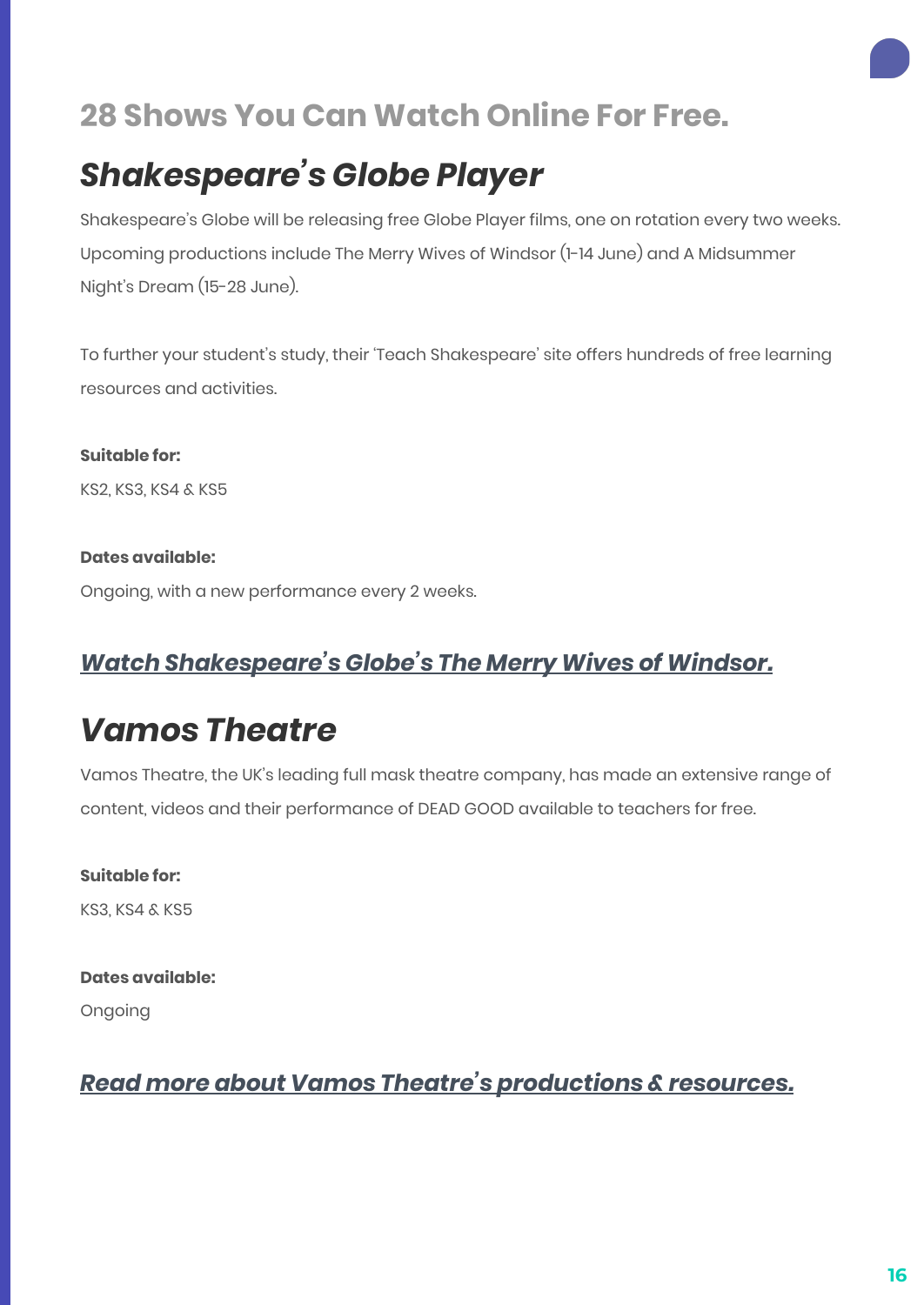# *Wise Children*

Watch Emma Rice's theatrical production of Angela Carter's dark final novel, Wise Children, filmed live at the York Theatre Royal in 2019.A decadent and often surreal story of twins from a dysfunctional family who pursue a career performing as showgirls.

The show was loved by audiences and critics since its premiere at The Old Vic, London, in 2019. Wise Children is an unapologetic celebration of the highs and lows that come from choosing to experience life to the full, come what may.

*Please note this performances contains some strong language and some sexual content.*

**Suitable for:** KS4 & KS5

**Dates available:** Until 30 June

#### *[Watch Emma Rice's Wise Children on BBC iPlayer.](https://www.bbc.co.uk/programmes/p0892kf6)*